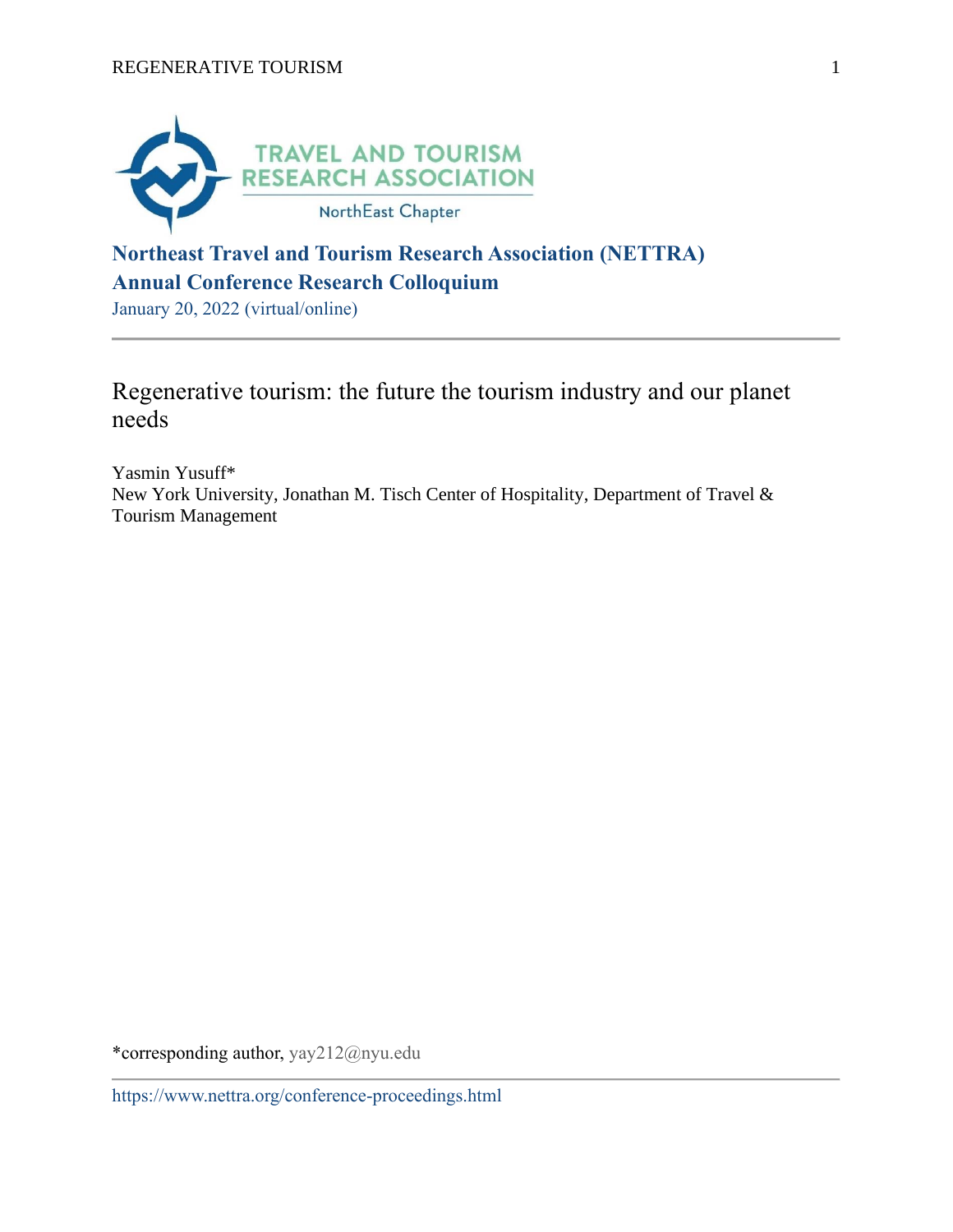#### **Abstract**

### **Executive Summary**

Until the last half of the decade, sustainability was thought to be the only way forward to improve our climate crisis. Unfortunately, the lack of a definitive definition for sustainable tourism has led to greenwashing throughout the industry. This industry gap has been a fault to our biosphere and native communities whose cultures have been commodified. A paradigm shift needs to happen in tourism that values these communities and the surrounding wildlife if this industry is to continue without destroying our planet amid a climate crisis. Regenerative tourism is a relatively new concept that has reparative practices for small communities and the natural environment. Though it may be slower to bring in economic benefits, it will conserve the natural environment and preserve the culture of Earth's global citizens by reinvesting in them.

#### **An Overview of Sustainable Tourism**

Since the second half of the 20th century, scholars have increasingly classified tourism as an extractive industry. Three areas of concern emerged: economic, social, and environmental. Academic mentions of sustainable tourism showed up in the 90s, at first to harsh critique from touristic leaders who saw the industry as an endless pool of market potential and sustainable tourism as a drought in its future (Bâc, 2012). The industry continues to maintain this mentality, with a few companies acting on tourism's effect on these areas of concern. How can the tourism companies reconcile with this fact and introduce new practices that might start to remedy these issues? Regenerative tourism could be the answer.

#### **The Need for a Paradigm Shift**

Nature is often a large motivation for people to travel, and step outside their comfort zones while traveling. However, not much is considered on how much the animals we interact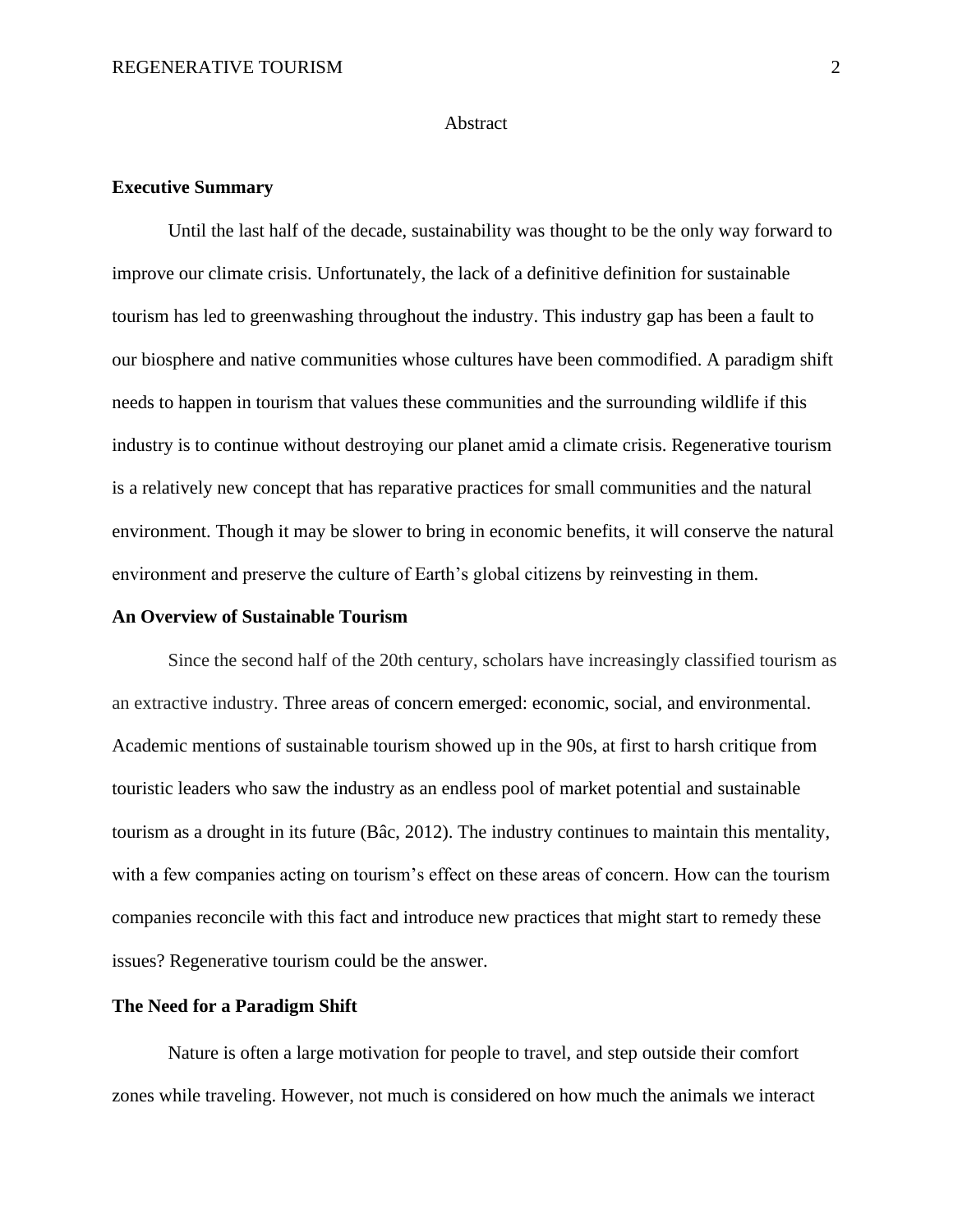#### REGENERATIVE TOURISM 3

with during eco-tourism activities must step outside of their natural behaviors to participate. For most tour operators, there is no regulation on what they can and cannot do to make sure these interactions occur to keep their guests happy. In a study conducted on strategies utilized in ecotourism and if there were standards across most operations, "[t]he results indicated that... [s]tandards need to be set and then strategies assigned to maintain standards for preservation and economic well-being." (Masberg, Morales, 2008). Regenerative practices are a potential solution to the lack of standards; strict regulations will have to be put in place to ensure the operators that adopt these suggestions and are committed to providing services that do not harm the environment and improve the overall condition of the surrounding nature or contribute to scientific research. However, when proposing the strict regulations these companies will have to undergo, it is questionable how many operations will be willing to transition.

### **Regenerative Tourism: The Future of the Industry**

Based on the aforementioned examples, it is clear that sustainable tourism, though its intentions are good, does not have enough strict guidelines to maintain consistency of its principles throughout all areas where it is implemented. Enter, regenerative tourism. This is currently an emerging term in the industry, but it is gaining traction fast and becoming known as sustainable tourism's successor. A simple definition of the term came from Jonathon Day, an associate professor focused on sustainable tourism at Purdue University, who stated in the New York Times, "Sustainable tourism is sort of a low bar. At the end of the day, it's just not making a mess of the place. Regenerative tourism says, let's make it better for future generations" (Glusac, 2020). Regenerative Tourism furthers the catchphrase of "leaving no trace" from sustainable tourism to the economic and cultural benefit of host communities and to conservation benefits in the surrounding natural environments of these communities. Regenerative tourism's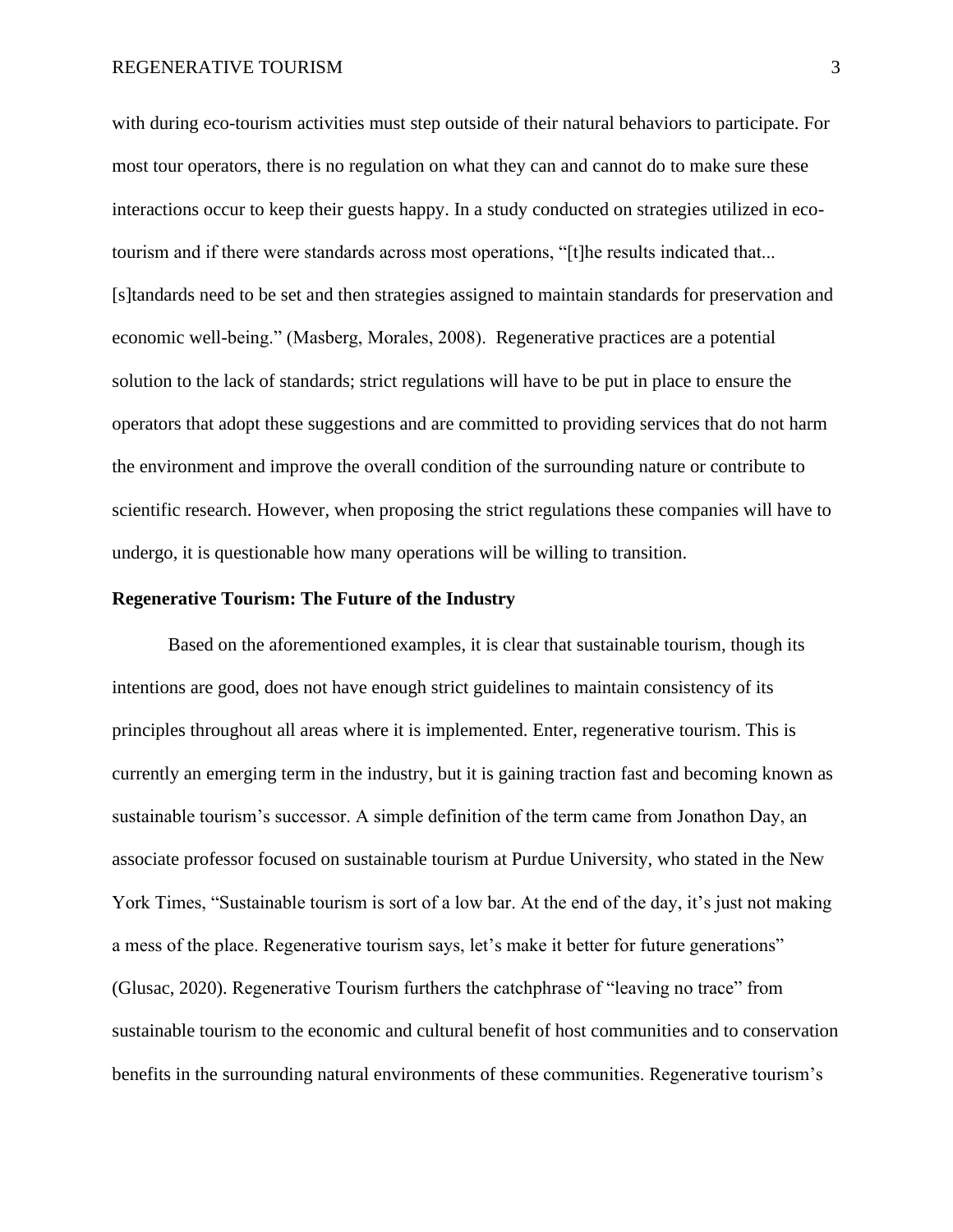#### REGENERATIVE TOURISM 4

exact principles are still in discussion among scholars, but it can be generally agreed that on a fundamental level, it should involve conservation and respect towards the natural environment, host community involvement in every aspect of a tourism product, and the constant re-evaluation of both of these aspects so that the tourism product continues to be of equal or more significant benefit to the destination or peoples it is featuring than those that are profiting from it (or ideally, these are one and the same).

Covid-19 has created a devastating economic blow to the tourism industry, but there is a silver lining. There has been an increased awareness in travelers to participate in more sustainable tourism practices and a call for transparency for the companies they choose to purchase from.

"[I]n a tourism context, we have witnessed alarming negative externalities of tourism. Responses have differed based on individuals, communities, and organizations level of consciousness…the question remains whether post-covid concerns be put pushed and the unsustainable paths of traditional tourism restored as soon as the pandemic is under control". This pattern of travelers choosing to make conscious travel choices even pre-pandemic shows why now might be the best time to implement regenerative tourism practices across the industry, helping both the planet and the industry recover simultaneously. On this matter, Asif Hussain states that "[t]he significant challenge for regenerative tourism is going to be destination management and marketing, and tourism product development, which will intervene in the natural tourism recovery processes" (Hussain, 2021).

#### **Case Study of Business Development Application and Recommendations**

To enter the realm of regenerative tourism, a tourism business would undergo several processes, even if they are just beginning. For example, for my own company, Our Vintage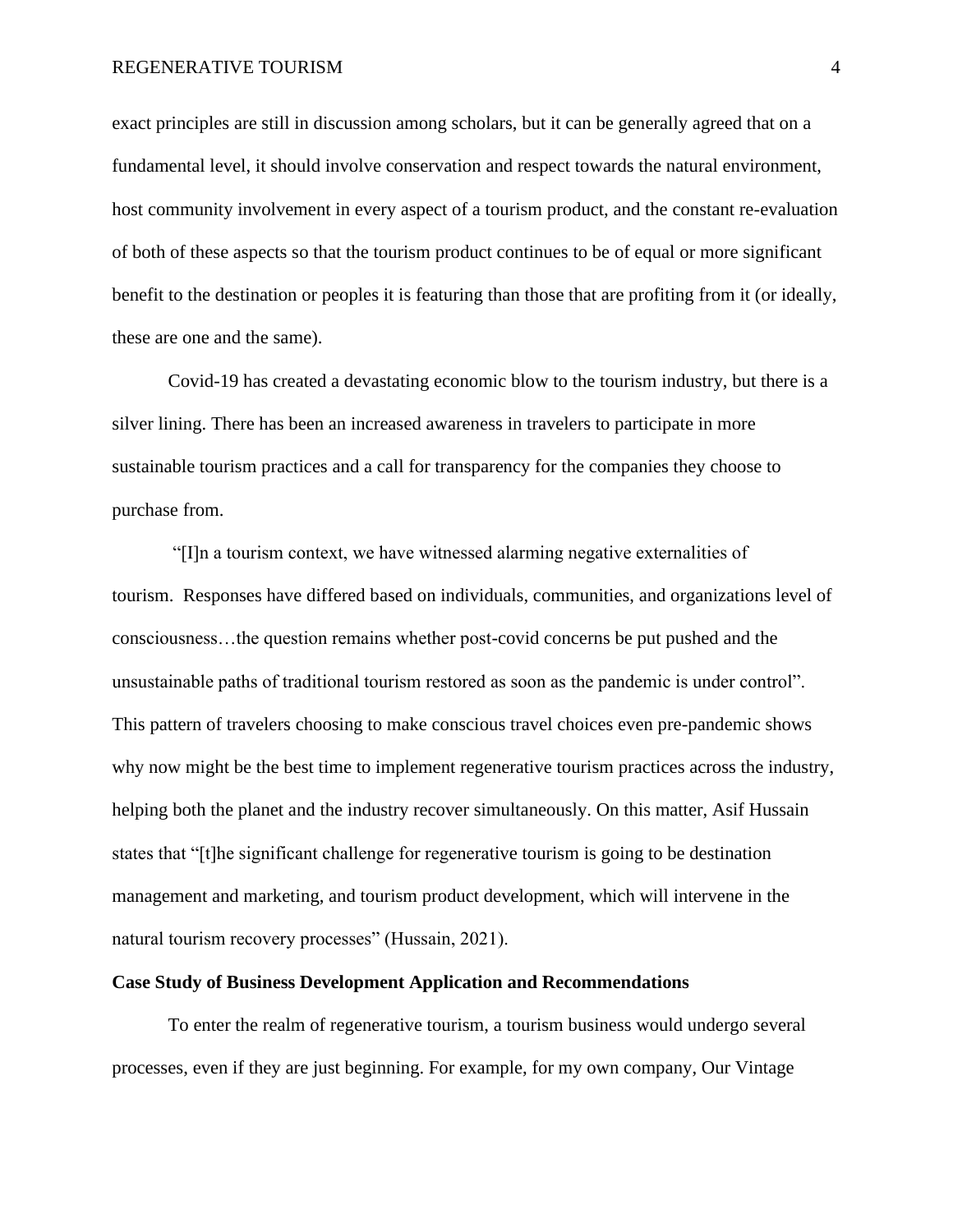#### REGENERATIVE TOURISM 5

Earth, which is a regenerative tour company that is slated to launch in 2022, the first step I turned to was qualitative research. Through seven 1:1 interviews and one focus group with DMO representatives, DMCs, Diversity, Equity, and Inclusion Specialists, Sustainable Tourism Experts, Journalists, and several Founders & CEOs, and potential clients within and outside the industry, I have determined not only that regenerative tourism is not only the actionable path the industry needs to take in order to prevent further exploitation, but it will also be a great way to intertwine industries and bring people together while furthering climate research. Some overarching themes that arose from this research were the absence of authentic, communitybased experiences that tourists want, and destinations need, which feeds into another theme of co-learning among tourism leaders, and the need to share and learn from other leaders in the industry during these unprecedented post-COVID times. Lastly, everyone agrees that technology can be a useful way to educate future visitors and create support around the new regenerative and sustainable market pushes is to access people social media, particularly through channels younger audiences are tapping into like TikTok; they are utilizing these social media tools like search engines.

The secondary step we are taking is aligning ourselves with ground operators and suppliers that share our mission forming a network of companies and organizations united to make positive change and are willing to act now. Thirdly, reflective of our research we are ensuring all our marketing and excursions rely heavily on education, as the best way to ensure that the industry makes this shift is to teach clients and the general public about why this version of traveling is necessary, and how it can be beneficial to them as well. These three aspects as well as pursuing the basics of sustainability such as becoming climate neutral and only using sustainable materials can help begin a framework for businesses aiming to be regenerative.